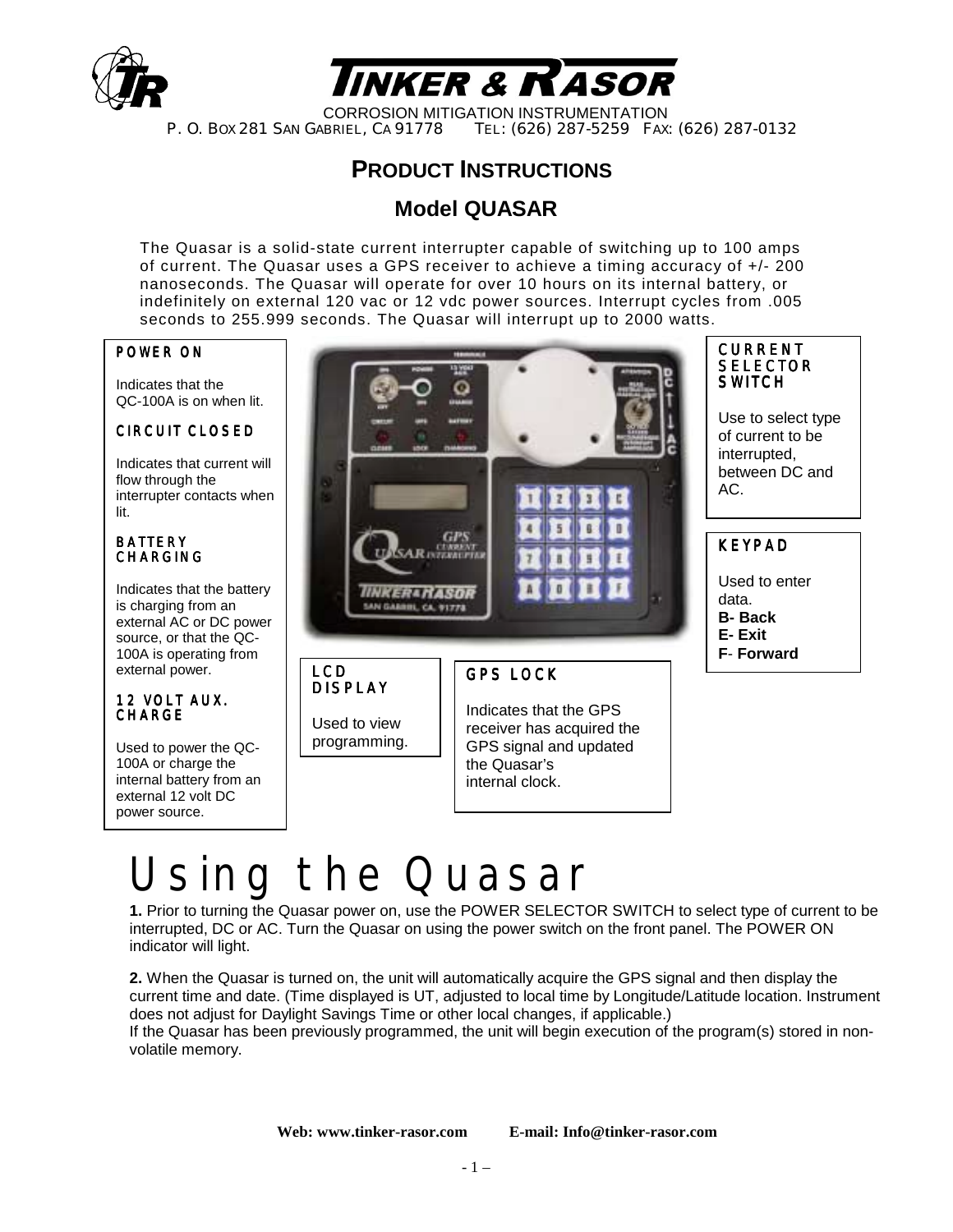



CORROSION MITIGATION INSTRUMENTATION<br>P. O. Box 281 SAN GABRIEL, CA 91778 TEL: (626) 287-5259 FAX TEL: (626) 287-5259 FAX: (626) 287-0132

### **PRODUCT INSTRUCTIONS**

**3.** If GPS timing is not required, or the Quasar needs to be programmed, press "E" while the unit is searching for the satellite signal. *Note: if GPS timing is not used you will be prompted to enter the current date.* 

### **4.** SCROLLING MENU OPTIONS

#### **Programming mode**

Enter new programs, beginning with Program #1. Delete existing programs as a group. *Note: 7 programs maximum.* 

#### **Editing mode**

Edit existing programs. Erase a single program. Add a program, beginning with the next available program.

#### **Cycle mode**

Choose a program to cycle indefinitely. *Note: The Cycle function is only available in the non-GPS mode.* 

#### **View mode**

Review programs currently stored in the Quasar's memory or the current GPS time and date or the GPS location.

#### **Exit**

Leave menu and begin automatic execution of stored programs.

### To Program the Quasar

- **Choose "1" from the menu.**
- **Press any key other than "E".**
- **Enter the Program start date.** *Note: Start date must be equal or greater to the previous start date.*
- **Enter the Program stop date.** *Note: Start and stop dates may be equal for the same program.*
- **Enter the Program start time.** *Note: Enter local time using 24 hour format (military time e.g. 2:00 P.M. is 14:00.00). Program start time must be equal or later than previous program stop time if both programs are for the same day.*
- **Enter the program stop time.** *Note: Stop time must be later than stop time if the program starts and stops on the same day.*
- *Enter the program On interval. Note: How long you want the current to be applied to the structure.*
- **Enter the program Off interval.** *Note: How long you want the current to be removed from the structure.*

**Web: www.tinker-rasor.com E-mail: Info@tinker-rasor.com**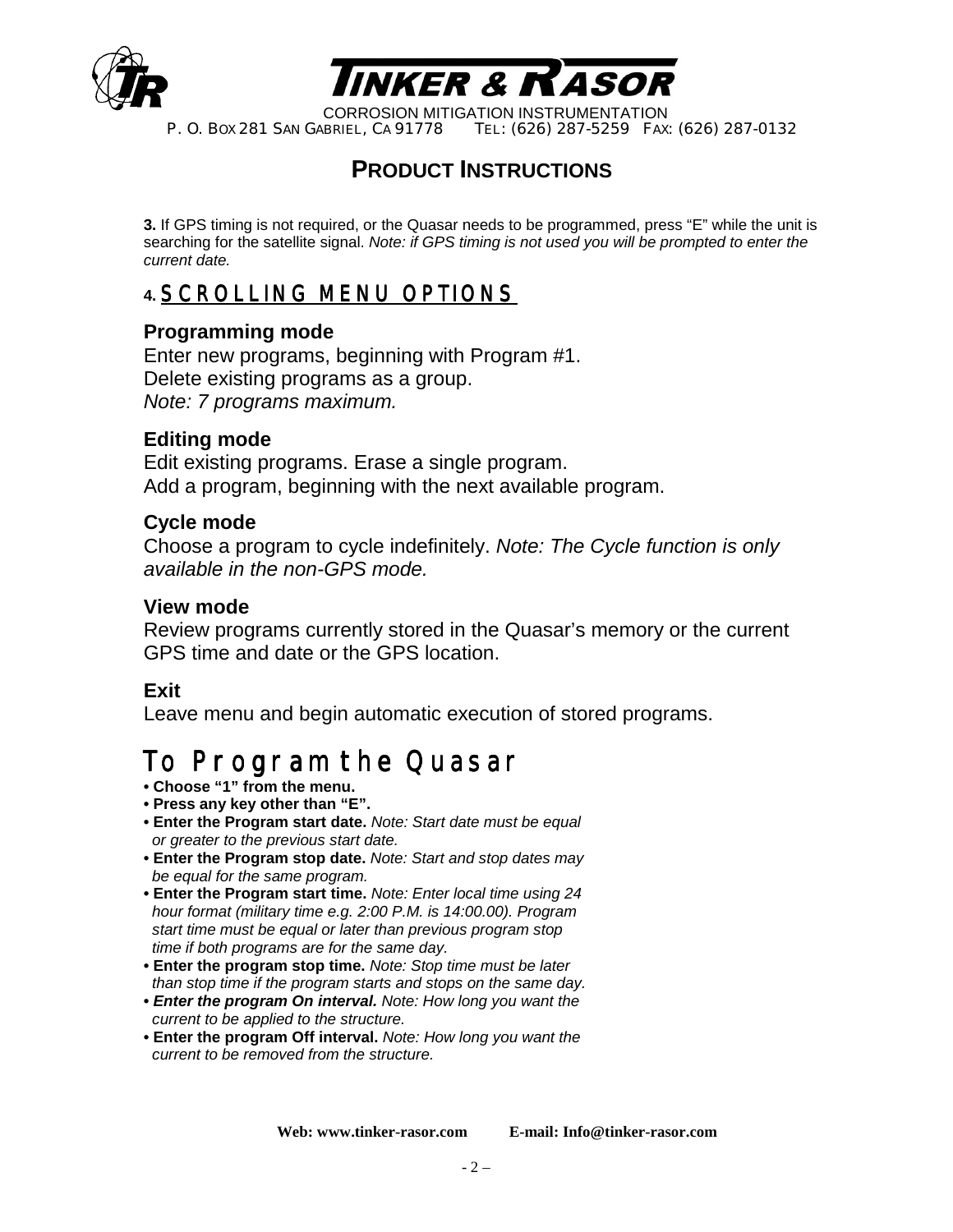



CORROSION MITIGATION INSTRUMENTATION<br>P. O. Box 281 SAN GABRIEL, CA 91778 TEL: (626) 287-5259 FAX TEL: (626) 287-5259 FAX: (626) 287-0132

### **PRODUCT INSTRUCTIONS**

# To Delete All Programs

- **Choose "1" from the menu.**
- **Press "E".**
- **Press "1" to confirm delete.**

# To Delete A Single Program

- **Choose "2" from the menu.**
- **Press any key other than "E".**
- **Press "D".**
- **Enter program number to delete.**

The program is now deleted and the remaining programs are moved up.

### To Add a Program

- **Choose "2" from the menu.**
- **Press any key other than "E".**
- **Press "A" to add a program.** *Note: 7 programs maximum.*
- **Enter program.** *Note: Same steps as described in the programming mode.*

## To Edit a Program

- **Choose "2" from the menu.**
- **Press any key other than "E".**
- **Press "E" to edit a program.** *Note: 7 programs maximum.*
- **Enter the program number to edit.**

**• Enter dates and times as in programming mode or press "F" to go forward to the next entry.** 

### To Enter Continuous Cycle Mode

- **Turn on the Quasar.**
- **When the display reads "Looking for GPS Press E to Exit" press "E".**
- **Enter Current date.**
- **Choose "3" from the Main Menu.**
- **Enter a Program number to cycle, or "E" to exit.**

The Quasar will begin interrupting immediately to the start and stop times in the selected program.

**• To exit the Continuous Cycle mode, press any key while the unit is interrupting.** 

# To View Program Contents

- **Choose "4" from the menu.**
- **Press any key other than "E".**
- **Choose "0" to view program, "1" to view GPS time or "2" to view location.**
- **Choose program number to display.**
- The Quasar will display start and stop dates.
- **Press any key to move to the next display.** The Quasar will display start and stop times.
- **Press any key to move to the next display.** The Quasar will display the On and Off intervals.

**Web: www.tinker-rasor.com E-mail: Info@tinker-rasor.com**